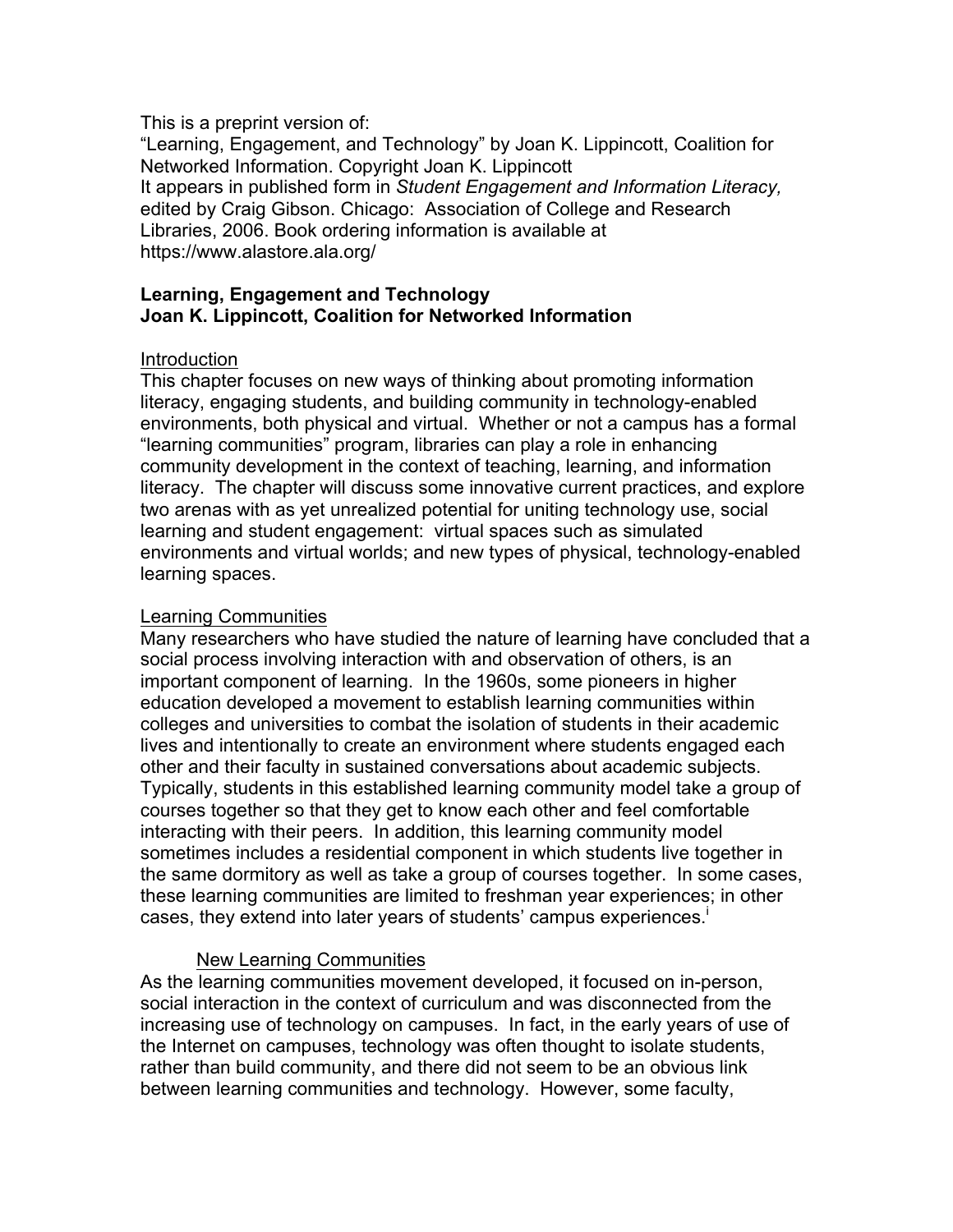librarians, and information technologists understood the potential for incorporating technology into the curriculum in a way that would enhance community, rather than isolate students. In 1994, the Coalition for Networked Information, with its partners, the Association for Research Libraries and Educom, initiated a program called New Learning Communities <http://www.cni.org/projects/nlc/>, which brought together pioneering teams of institutional partners who were developing programs emphasizing learning, community-building, and use of technology. While the types of programs being developed were not necessarily learning communities in the traditional sense (a common set of courses coupled with residential community) the programs selected to participate in the 1995 and 1997 New Learning Communities workshops sought to increase interaction among students and between students and faculty through the use of technology in the curriculum.<sup> $ii$ </sup> An example of one program that was part of the New Learning Communities initiative was the Freshman Interest Group program of the University of Washington's UWired program <http://www.washington.edu/uwired/>. This program combined a small group freshman experience, incorporation of information literacy into the curriculum, and the design of new, collaborative spaces that featured group use of technology.

#### Net Gen Students

While the UWired program and others provided an innovative connection between technology and the curriculum, in the early and mid-1990s most students used technology on the periphery of their education, writing papers using word processing software, searching online catalogs and databases, and exchanging e-mail, but not "living" online. However, by 2000, when the Net Gen students (students born between 1982-1991) arrived on campus, the manner in which many students perceived and used technology had dramatically changed.<sup>iii</sup> Today's students do not see use of technology as something separate or special; cell phones, desktop computers, laptops, PDAs, and IPods or similar devices, are part of their lifestyle and culture. Many students use these technologies in a social, community-building way — for example, moving easily between talking with friends in a café while instant messaging others who are not physically present and including them in the conversation. However, innovative use of community-building technologies within the curriculum is still not the norm. Faculty and librarians primarily use technology in the curriculum to post information, to present Powerpoint™ slides in a lecture or lecture-discussion format in class, and to conduct e-mail exchanges. These are static, limited information-delivery functions or one-to-one communications, for the most part.

# Information Literacy

Within higher education, librarians have been relatively early adopters of technology. Even before the Internet was widely used in libraries, information literacy programs in the mid-1980s began to incorporate the use of computer technology into the objectives taught in class sessions. Librarians began to teach students to search databases on their own (previously librarians had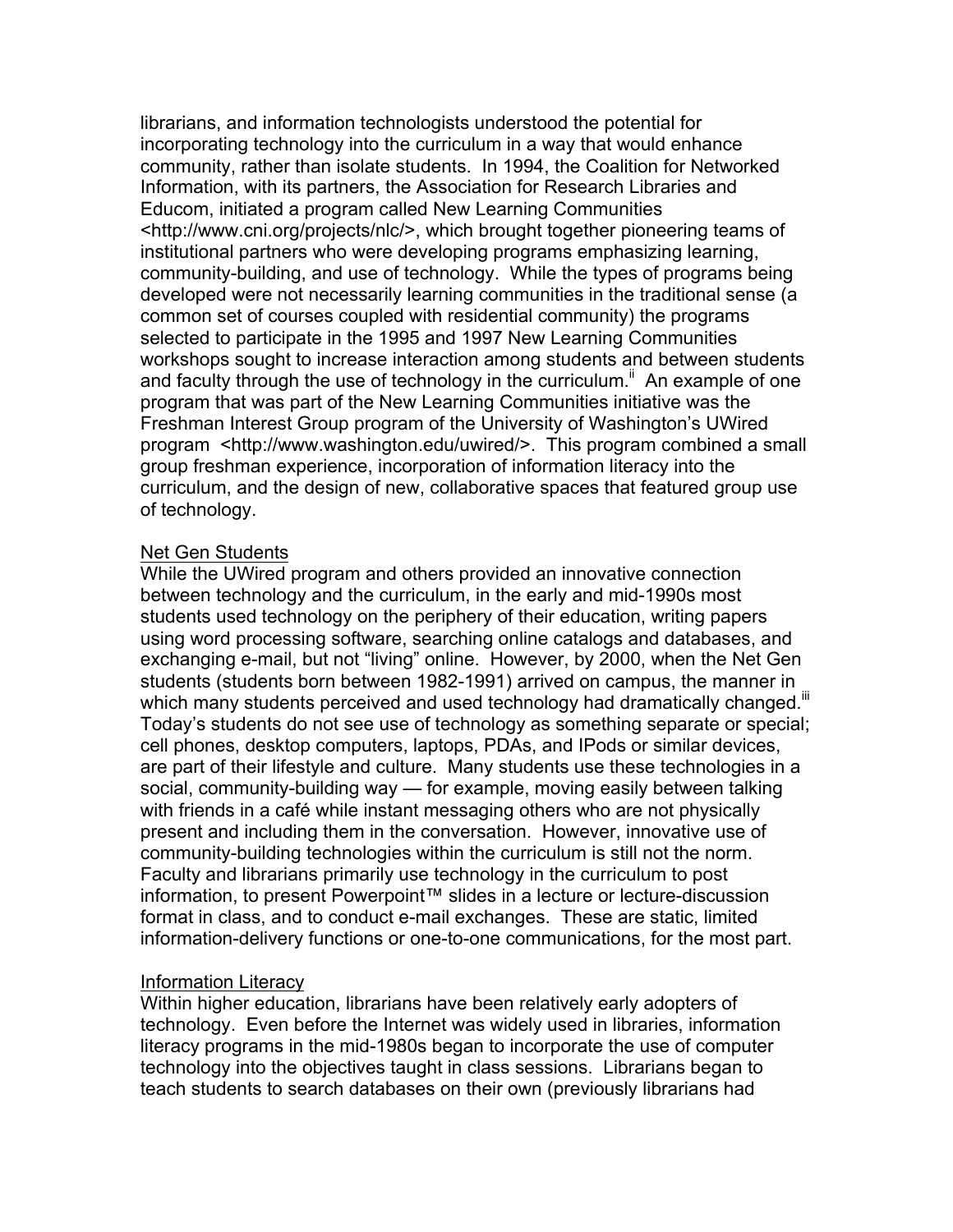searched databases for their users) and to use online catalogs. The databases were either accessed via computer modem, often with per minute charges attached, or via CD-ROM, which usually meant simultaneous access was limited to a very small number of users. Today, librarians still emphasize the searching process in their information literacy sessions, widening the focus to databases and other resources licensed or owned by the library as well as resources available in the broader Internet. Other topics in information literacy education include evaluating information, managing research information effectively, and understanding its ethical use.

While librarians develop information literacy programs that interact with specific courses, their role in the class is generally that of guest lecturer and the librarian is not seen as a member of the class's "community." Some students may take the initiative to contact the librarian who instructed them after the class as they work on their assignments, but usually students are advised that they can consult with any librarian and do not need to seek out the one who met with their class. In emphasizing efficiency, librarians may be losing an opportunity to build a sense of community within the course. In addition, librarians usually teach students to search for information with the implicit assumption that searching is an individual, not a group process, pairing students only if there are not enough computers for each student to have an individual workstation. There is little emphasis or encouragement of the kind of peer consultation that today's students frequently use to learn new technology skills. Librarians' teaching style may also reflect the faculty member's course structure, and his or her assumptions about learning, such as whether working with other students on assignments is academically honest.

Hoadley and Pea write that "an effective learning community is a knowledgebuilding community of practice, one in which members of the community interact to collaboratively help other individuals and the group to increase their knowledge."<sup>iv</sup> Learning communities emphasize the notion that each member, including the faculty member, can learn from other members of the community. There is less emphasis on the teacher as sole expert than in traditionally taught courses. This distinctive assumption about the learning environment could provide the foundation for information literacy programs by developing mechanisms to give students more of a role in teaching, and not just learning, about information. Today's students work in groups both as a formal part of course assignments and informally, blending academic and social aspects of their lives. Giving students a more central role in the learning process related to information literacy might result in students becoming more invested in learning about information topics. For example, librarians could train one student or a small group of students in a course to be the information literacy experts for that course and those students would be available online to assist their classmates. If some formal class instruction were needed, the trained student(s) could conduct an overview in a computer lab and then provide time where the other students explore resources as they circulate to assist students who need help. A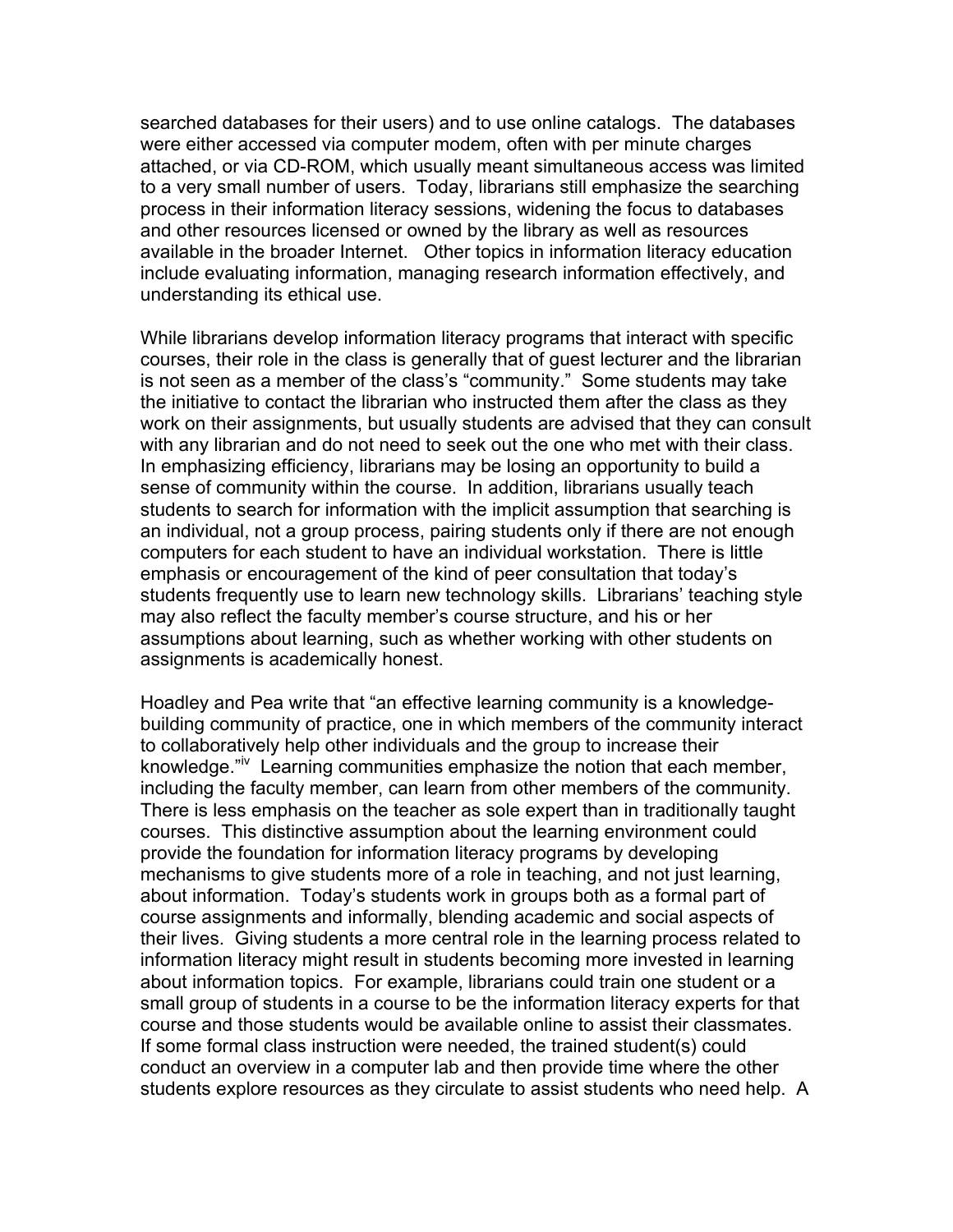librarian could be on hand physically or via chat to answer questions that were beyond the students' expertise.

In another model, learning communities could be supported throughout the semester via an online presence by a librarian in the environment of a course management system. The early concern that the Internet would isolate people and encourage individuals to spend many hours alone has not been supported by evidence. The authors of a Pew Internet & American Life survey in 2001 concluded that "the online world is a vibrant social universe where many Internet users enjoy serious and satisfying contact with online communities." In courses that actively use a course management system such as Blackboard™ or WebCT™, or in distance education courses, librarians could establish a presence beyond posting and linking lists of library resources appropriate to course assignments. They could offer "office hours" at critical dates during the semester, write a blog that suggests resources or offers pointers on research, develop social bookmarking services, or participate in a class discussion board. These are all mechanisms that have the potential to foster the development of community among class members in the virtual environment.

# Implications for Integrating Technology, Information Literacy, and Needs and Preferences of Net Gen Students

As libraries contemplate the direction of their information literacy programs, develop new services, and renovate or build new spaces, they can explore how the interplay of physical and virtual spaces, new technologies, content, and services, can be molded into an information environment that is responsive to the needs of Net Gen learners. Will libraries develop genuinely innovative programs that embrace new ways of making themselves a more integral part of the teaching and learning environment, or will they merely modernize traditional ways of serving their users?

# Games

In higher education circles, when the topic of gaming comes up in discussions of learning with technology, it is sometimes dismissed quickly because of a misunderstanding of how the term "gaming" is generally being used in the educational context. Many adults immediately conjure up visions of violent games that promote anti-social behavior, and while such games are a large part of the entertainment market, there is a growing recognition that computer games designed for educational purposes have a potentially important role to play.

Students enjoy computer games for a variety of reasons, and many are congruent with the principles of deeper learning. $\mathbf{v}$  For example, games are engaging; they draw students into a situation, such as a crisis in a simulation that may have connections to real world situations. Students gradually build skills during the playing of games, which is the type of contextual learning advocated by the National Academies in their report How People Learn.<sup>vii</sup> The students have to apply the skills they've learned in one context to a different context.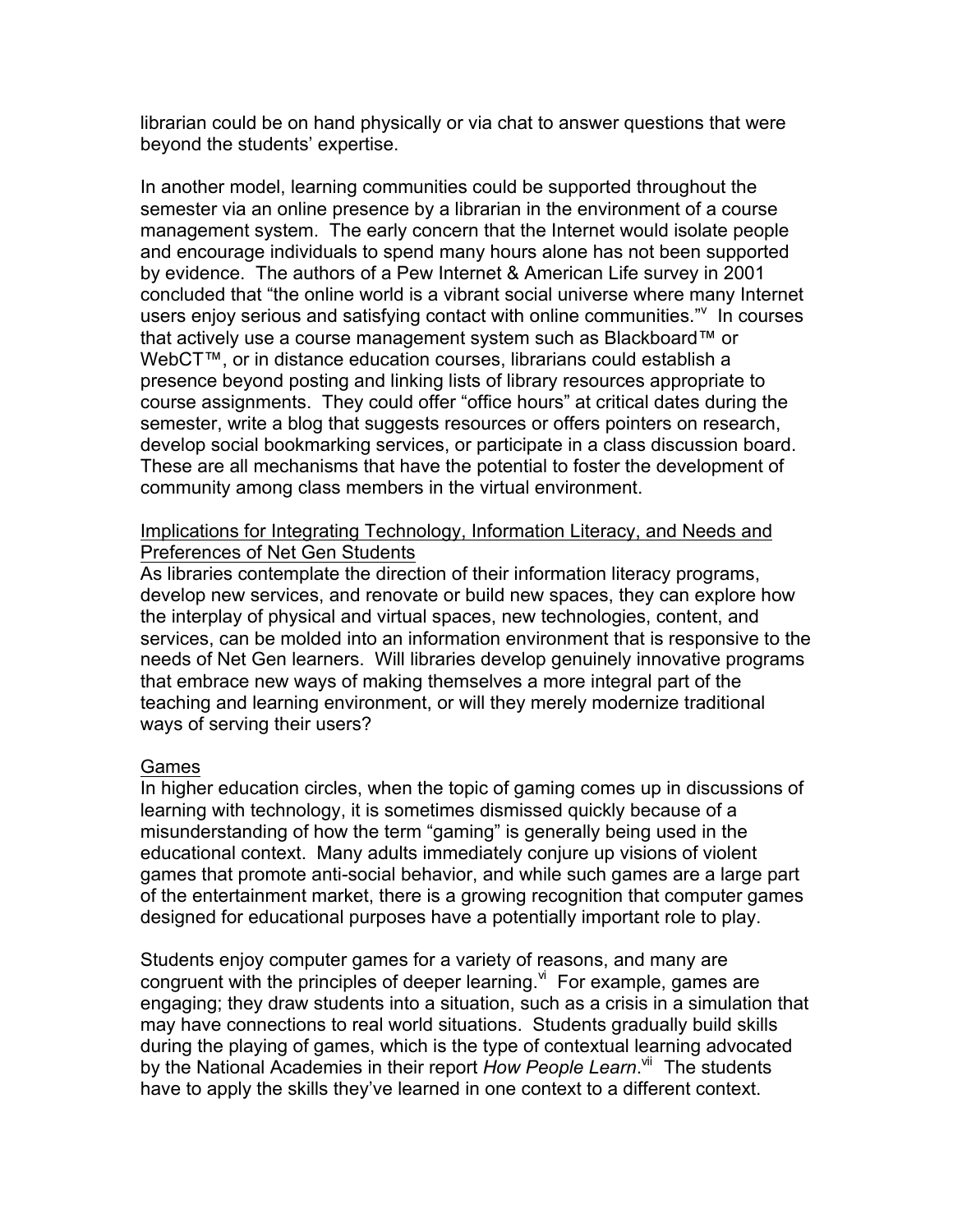Today's students like active learning, and a problem-solving environment is ideal for them. They like progressing to higher levels of mastery and receiving rewards, even if the reward is some type of virtual icon. When games are played in a group, they also incorporate the benefits of collaborative learning. While not referring to games *per se*, Kuh and his colleagues wrote, "this pedagogical approach [active and collaborative learning] is positively and significantly related to all areas of student engagement and all measures of what students gain from their collegiate experience."VIII

Others have more directly extolled the virtues of games in the context of learning. One author writes that good teachers "know how to engage and motivate students to pay attention, and to keep focused for long and productive periods on specific learning activities. In this regard, videogames are unparalleled. Providing intense multimodal experiences that blend near-photorealistic 3D graphics, animation, and sound effects, videogames are powerful problem solving and guided discovery tools."<sup>Ix</sup> He writes further that while some educators question the value of games, they need to understand that the game interface is just the "motivational engine" that encourages students to delve deeply into the system, encouraging them to develop skills and knowledge.

Of the learning objects specifically designed to develop information literacy, "TILT," the game-show style online tutorial developed at University of Texas, Austin library <http://tilt.lib.utsystem.edu/> is the best known. This tool is designed to develop some basic information literacy skills while students step through a series of questions with visuals, such as spinning wheels, that are typically used on television game shows. The underlying concept of this gamelike tutorial is to engage learners in a fun exercise while teaching some basic skills that are not particularly engaging alone. Other academic libraries have adapted and adopted the TILT game for their information literacy programs.

While TILT is designed for use by individuals, a new generation of information literacy games could be designed for group discovery and learning. Since many Net Gen students like working in groups and enjoy tangible (or virtual) rewards for their success in games, information literacy game developers could develop a mode where the game was played by small groups within a class or by different sections of large courses, where those with high scores would win some type of prize. The developers of an agricultural economics game used in  $12<sup>th</sup>$  grade asked students to recommend improvements to the prototype, and the students suggested that the game be more of a competition. The developers revised the way they implement the game, holding a competition between school teams and providing prizes for those who achieve a high profit and achieve a high "good will" score. $x$  Use of games in a group context can build community while enhancing information literacy skills. The element of competition itself can promote the team identification aspects of community.

# **Simulations**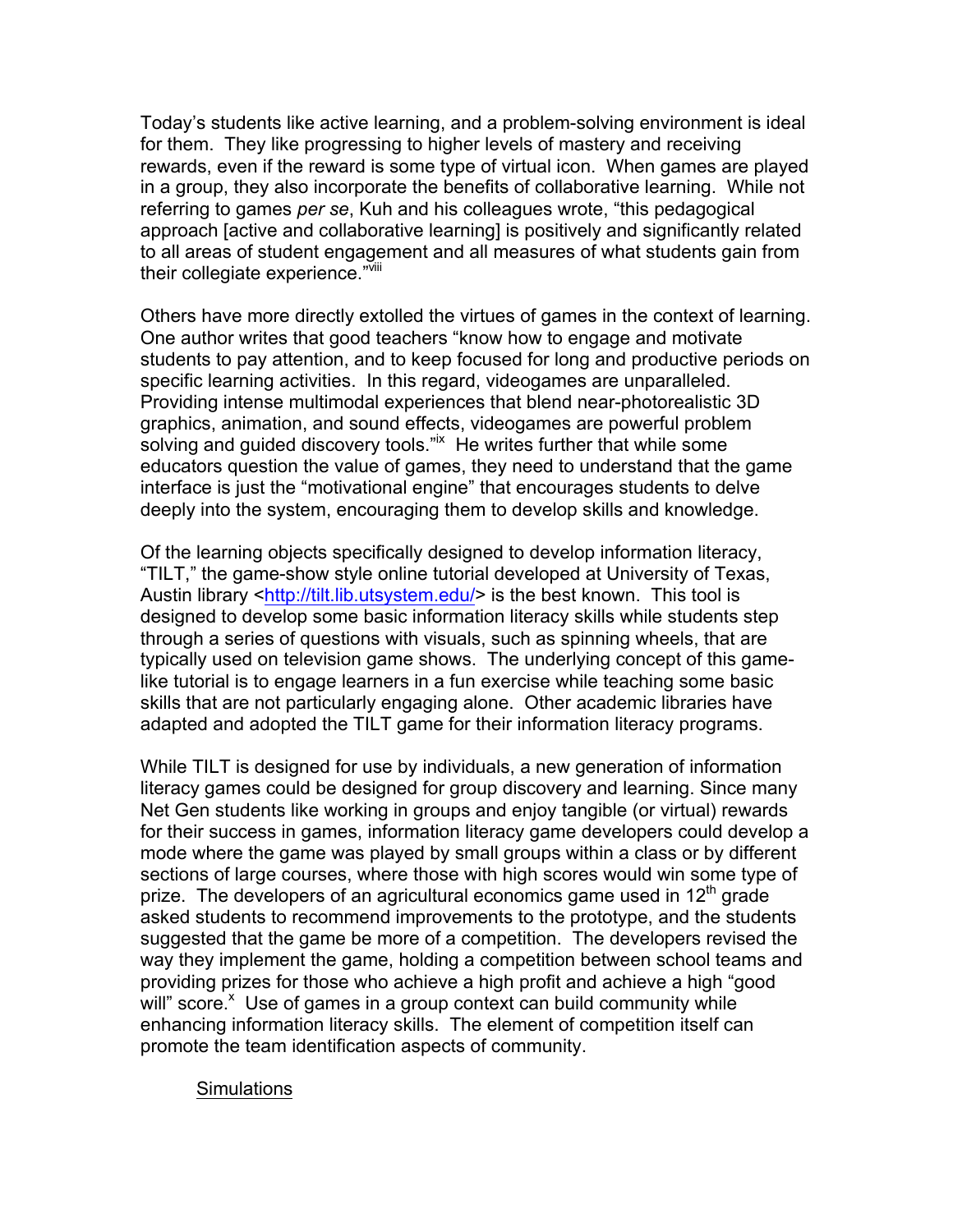Another type of gaming activity is the use of computer simulations in education. This is the area where the most development and progress are occurring at the higher education level. Many of the simulations being developed for higher education emphasize teamwork as part of playing the game. Simulations are usually problem-solving activities, where students are presented with a situation related to the topic being studied and given some instructions on their task(s). As they progress through the simulation, they are given further instructions until they reach the end. Some simulations involve periodic group or class conversations to assess what has been learned up to that point before going on to next steps. Resources for games suited for the academic market are M.I.T. PDA Participatory Simulations Site <http://education.mit.edu/pda/index.htm> and the Woodrow Wilson Center for International Scholars' Serious Games Initiative <http://www.seriousgames.org/about.html>.

There are several ways that libraries could become more involved in the world of games and simulations. They could develop simulations that involve searching for information resources, accessing and evaluating them, and creating bibliographies. They could involve realistic environments of the library building and the library's interface to online resources. Development of simulations with sophisticated graphics requires a serious investment of resources and a high level of expertise. Today's college students expect rich and complex graphics, not amateur productions. While developing stand-alone simulations for an individual library does not seem to be a realistic option for most institutions, it would be possible for a consortium or other group of universities to pool resources and develop an information literacy simulation. Another possibility would be to engage partners to develop simulations for particular content subsets, for example a business resources information literacy simulation. The James Madison University Libraries, in partnership with their institution's Center for Instructional Technology and Center for Assessment and Research Studies, is reconfiguring its information literacy tutorial into a gaming format; the game will focus on health sciences.<sup>xi</sup>

Another promising avenue for libraries to become involved with simulations is for them to actively work with institutes, companies, and individuals who are developing simulations for particular content areas, such as engineering, business, environmental science, history, or literature. As part of the set of tools available for problem-solving in these virtual environments, a link to the library, a set of selected digital library resources, or a guide developed by librarians for the content area could be integrated into the simulation and thereby promote the use of quality information resources as part of the problem-solving process. For example, in a simulation where students have to determine the cause of an environmental contamination and recommend a course of action to ameliorate the situation, they could be guided to resources that had chemical information, public safety information, and other types of resources. A challenge in developing this kind of learning tool is creating the right kind of balance between close guidance—through presentation of pre-selected resources—and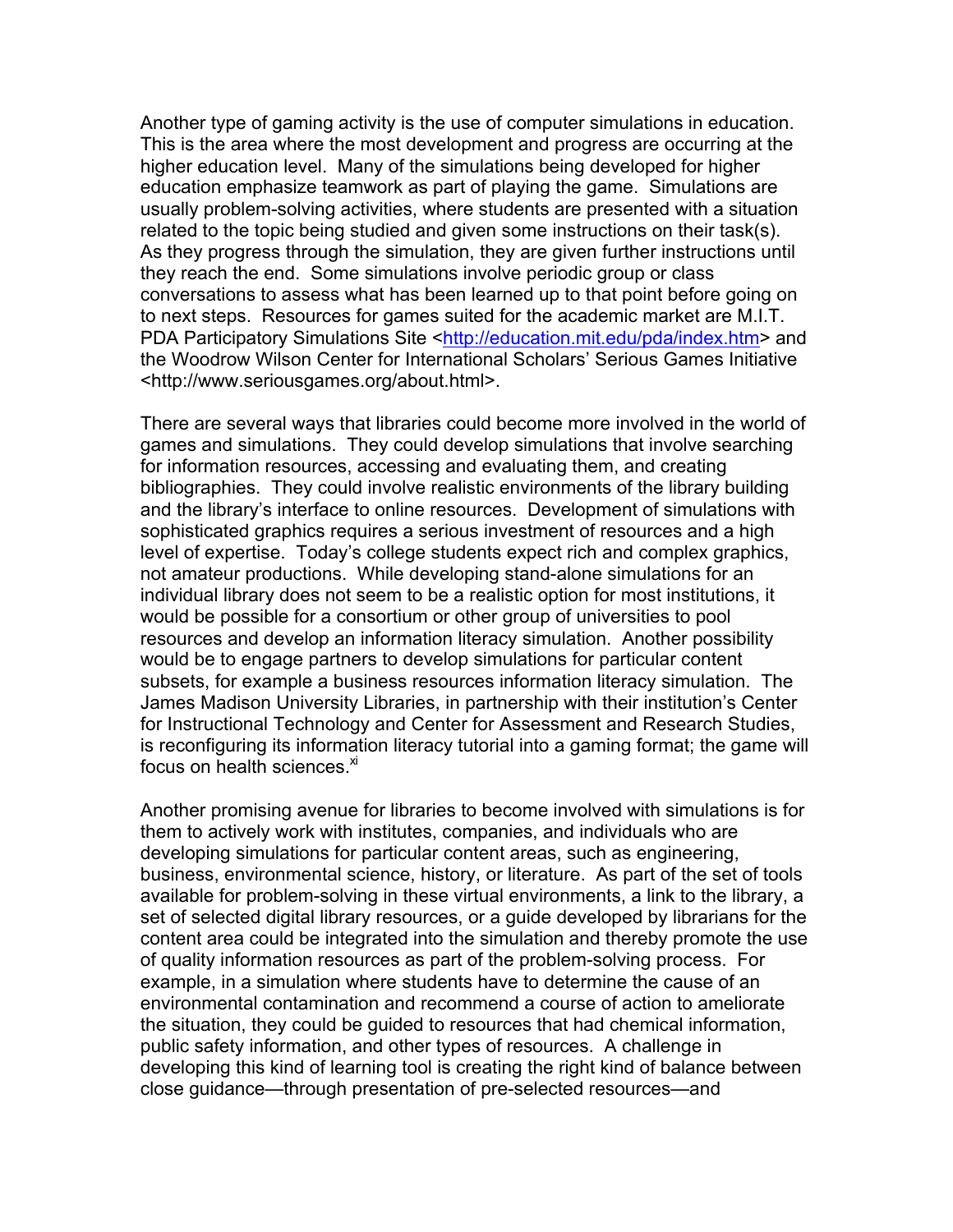scaffolding which encourages students to find information in a more open-ended search process.

### Virtual worlds

A newer arena that libraries could use to become involved in gaming is the realm of virtual worlds. Unlike simulations, which generally follow a narrative and emphasize problem-solving with a clear beginning and end point, some virtual worlds are environments that focus on the establishment of sub-communities in which various events or communications takes place. An example of this type of virtual world is the very large-scale (often referred to as "massive") multi-user virtual world called "Second Life," <http://secondlife.com/> which was featured at a conference on gaming and education at the National Academies.<sup>xii</sup> One can join this virtual world free of charge although some advanced services involve payments. In this environment, individuals take on a virtual persona, called an avatar, and appear on the screen as that character. An individual's character can take various actions, including building virtual spaces that are virtual representations of the physical world. For example, members of "Second Life" have developed newspapers, memorials, fund raising events for survivors of natural disasters, virtual book signings, and a library. At present, this library serves as a venue in which members of "Second Life" can deposit their own writings. It is a collection of creative output, which is valuable but only one aspect of a library.

Academic librarians should create opportunities to create more robust libraries that offer services and interactions in virtual worlds. These environments appeal to Net Gen students because the worlds have rich visual content, they are active – characters do things, and they are social, involving virtual interaction that is sometimes blended with in-person contact. For example, some students take their laptops and get together in someone's dorm room to play in virtual worlds together, while they simultaneously interact with individuals who are not in their physical location. Students seem to thrive in these environments that blend individual and group activity, and in-person and virtual social interactions. Librarians would need to understand which virtual worlds their students tend to join and whether they would be suitable venues for library presence. Then, librarians would need to determine what types of services they could offer, how they would visually represent them, and how they would staff them. While this approach might not appeal to a wide range of academic libraries, those that serve a student population that tends to heavily populate virtual worlds may wish to explore this avenue for delivering services. This might be similar to the way the Internet Public Library www.ipl.org operates, but rather than setting things up so that users need to go to a separate location and actively seek out the library, it would be right there in an environment where they spend time. There is room for experimentation in the delivery of library services and information literacy education, and it would be of great value to the library community if even a small number of libraries experimented in the virtual world arena and reported their results.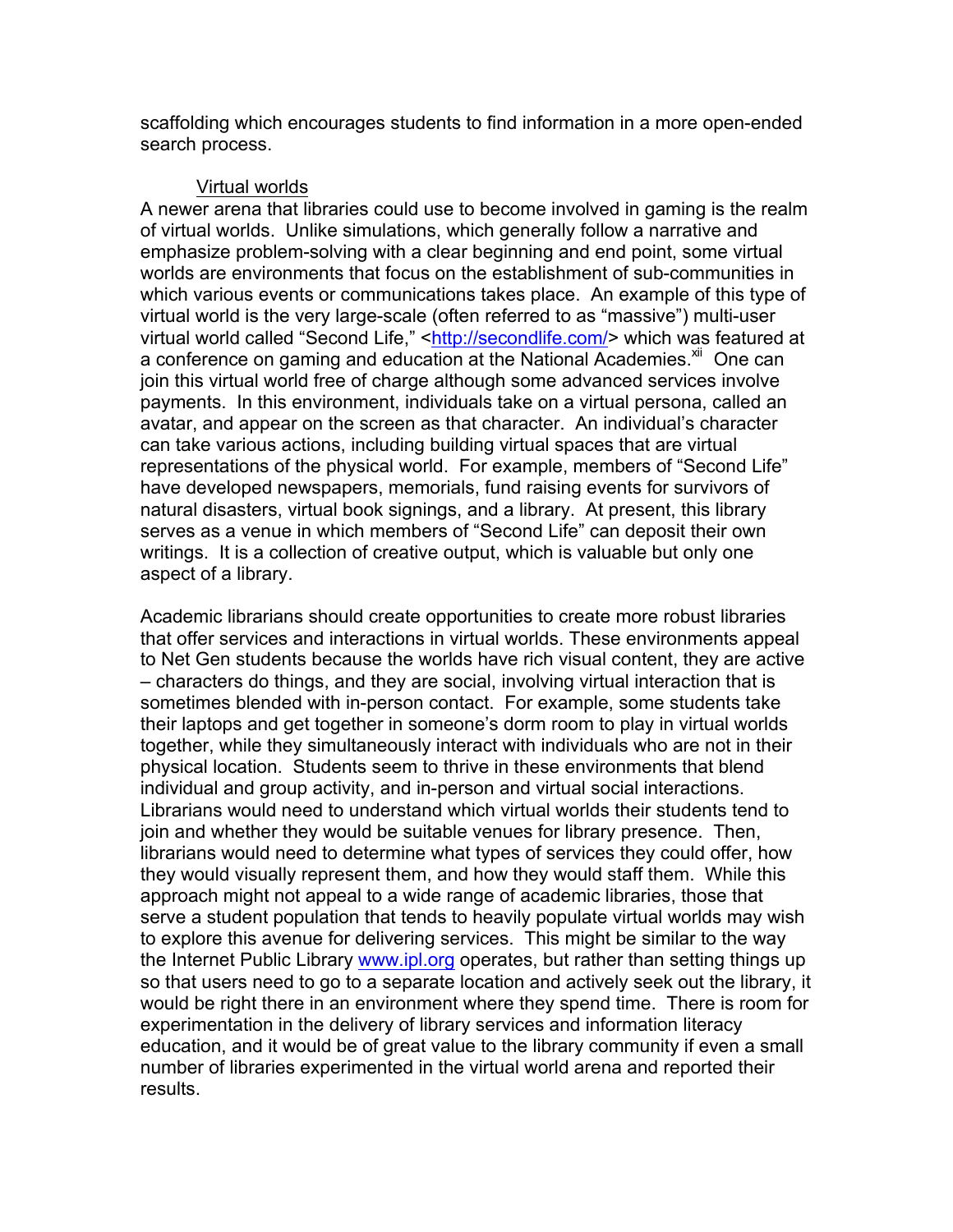#### Learning spaces

Technology also has implications for shaping libraries' physical environments. There are a number of ways that libraries can reconfigure space to promote a sense of campus community and to enhance the delivery of information literacy instruction. Many libraries are undergoing renovations and expansions to address the changes they need to make in their physical facilities as the result of developments in technology, e.g. pervasiveness use of the Internet and wireless communications, increased interest in active learning, and the blending of social communication and academic work in library facilities. Frequently, the changes to address these factors result in libraries planning information commons or learning commons for their facilities. These spaces include workstations with more extensive software than was typical in most reference rooms, staff that are trained to assist with both content and technology questions, and work areas configured for group use in addition to the traditional single person workstation furniture. New learning spaces can also foster a sense of community by displaying the work products of faculty, students, and staff, either through display of artifacts or virtual displays of digital productions.

### Learning spaces for group use

Libraries are adapting to the norms of Net Gen learners, who have a propensity for working in groups. This group activity may combine actual academic work with intermittent socializing, both with friends who are present in the physical space and those that are accessible via instant messaging, cell phone, etc. Students often like to work in groups even if they are not all working on the same assignments, trading bits of information and enjoying companionship. Traditional libraries have emphasized quiet spaces for individual study, and most librarians and users agree that a proportion of library space needs to continue to serve that traditional function. However, libraries are adapting to the need for a portion of their space to be configured for group use.

A variety of configurations can address the needs of group work, and it is generally useful to have a number of options for group work in one facility. For example, some students like to gather on soft furniture like sofas and armchairs while discussing next steps to take on a group project. With wireless access, they can easily access course management systems, library resources, Internet resources, the faculty, and friends. A café in the library can serve the same purpose, while providing refreshment. Many libraries are dispensing with the "no food in the library rule" and establishing cafes in their buildings.

Many information commons include group study rooms, which often have a central work table, white boards, and various types of equipment such as a computer and projector. Other group rooms may be set up as practice presentation spaces, where students can practice presenting a talk at a podium and invite their friends to sit in the "audience" and critique their performance prior to their actual presentation in class. Other group spaces offer high-end multi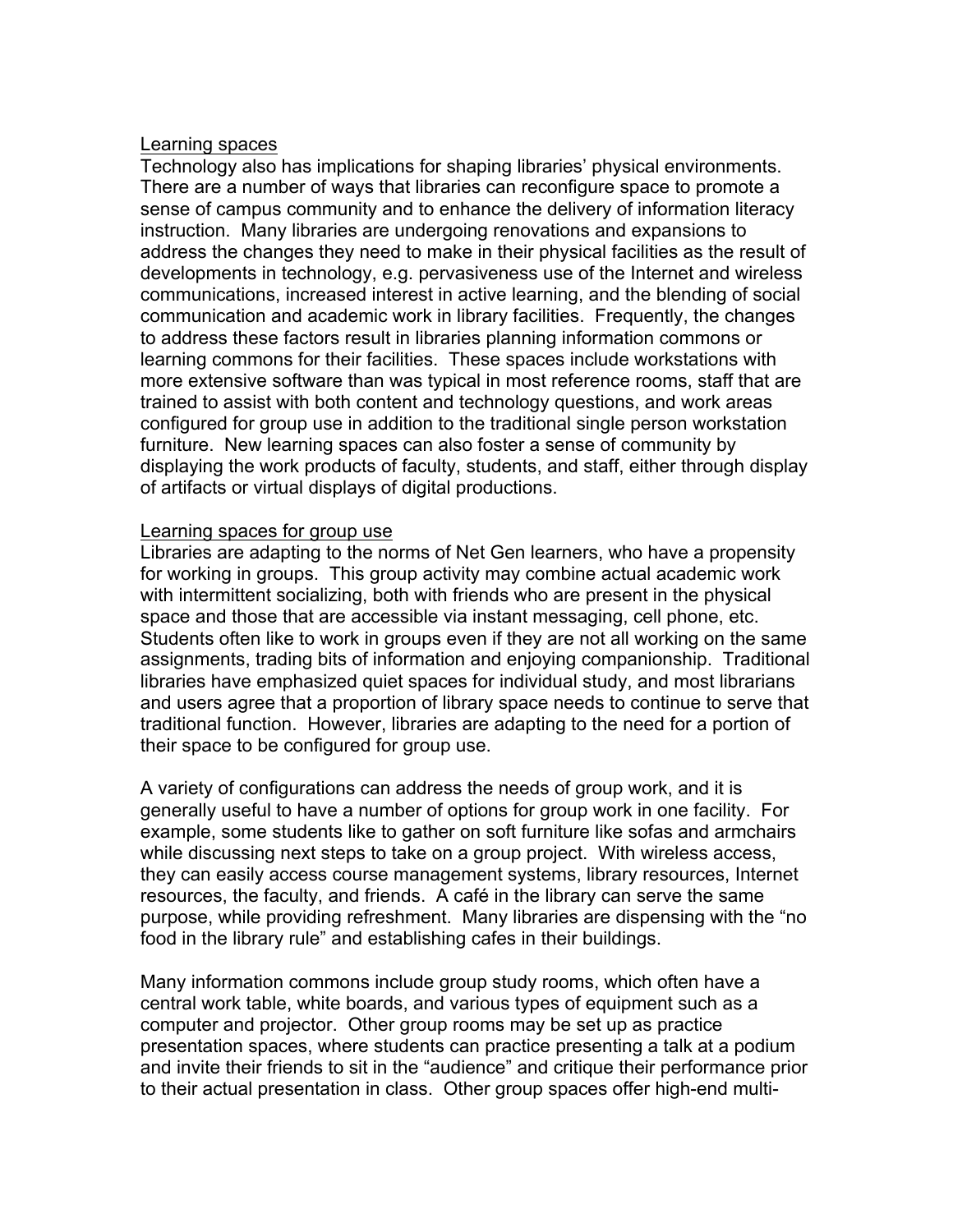media production equipment so that students can develop multi-media products for their course assignments or campus activities. Some group spaces may also be large tables or work spaces in an open area, if noise is not an issue and quiet spaces are available on other floors. Stanford Meyer Library offers an innovative collaborative service called TeamSpot in an open area of the library <http://academiccomputing.stanford.edu/teamspot/>. Students connect their laptops in a collaborative space and are able to each make modifications on a large screen shared display. The facility was specifically designed to support group, problem-solving work. All of these types of learning spaces encourage students to interact in the context of their academic work and as a byproduct promote a sense of community and belonging.

#### Learning spaces for information literacy instruction

Information commons or other areas of the library frequently incorporate some classroom space for information literacy sessions or other types of classes. In designing or renovating these classrooms, flexibility is key as technologies and preferred teaching methods are in flux. Tables and chairs with wheels are readily available in the market, and provide maximum flexibility. Classrooms with movable tables can be quickly changed from lecture format, all facing forward, to group work style, with chairs on all sides. Classrooms with white boards on at least three walls can be rearranged without regard to which orientation is the true front of the room. With flexible spaces, librarians may be encouraged to incorporate large segments of group work, in which students actively learn as they pursue information for their course-related assignments during information literacy sessions.

#### Learning spaces for multi-media production

Some libraries incorporate multi-media production units into their facilities, and they may operate like a separate entity within the library or they may be integrated into some services, such as information literacy programs. Multimedia production offers new opportunities for librarians and other information professionals to teach students about a wide range of topics, including searching for existing information as background for projects, finding images, sound files, and moving images to incorporate into projects, working with multi-media software, and developing projects that are academic in quality and not just entertaining. Many students produce multi-media productions as course projects, either because they are specifically required by the faculty or, more commonly, because they choose to express themselves in this medium. Working with students in this arena provides particularly good opportunities for librarians to educate students about intellectual property issues, in the context of students as users of information produced by others, and as creators of products that will be used by others. If multi-media production units are administratively outside the library, librarians should seek opportunities to collaborate with the individuals who provide workshops or other instruction in this area, offering to add their skills and knowledge to sessions with students and/or faculty.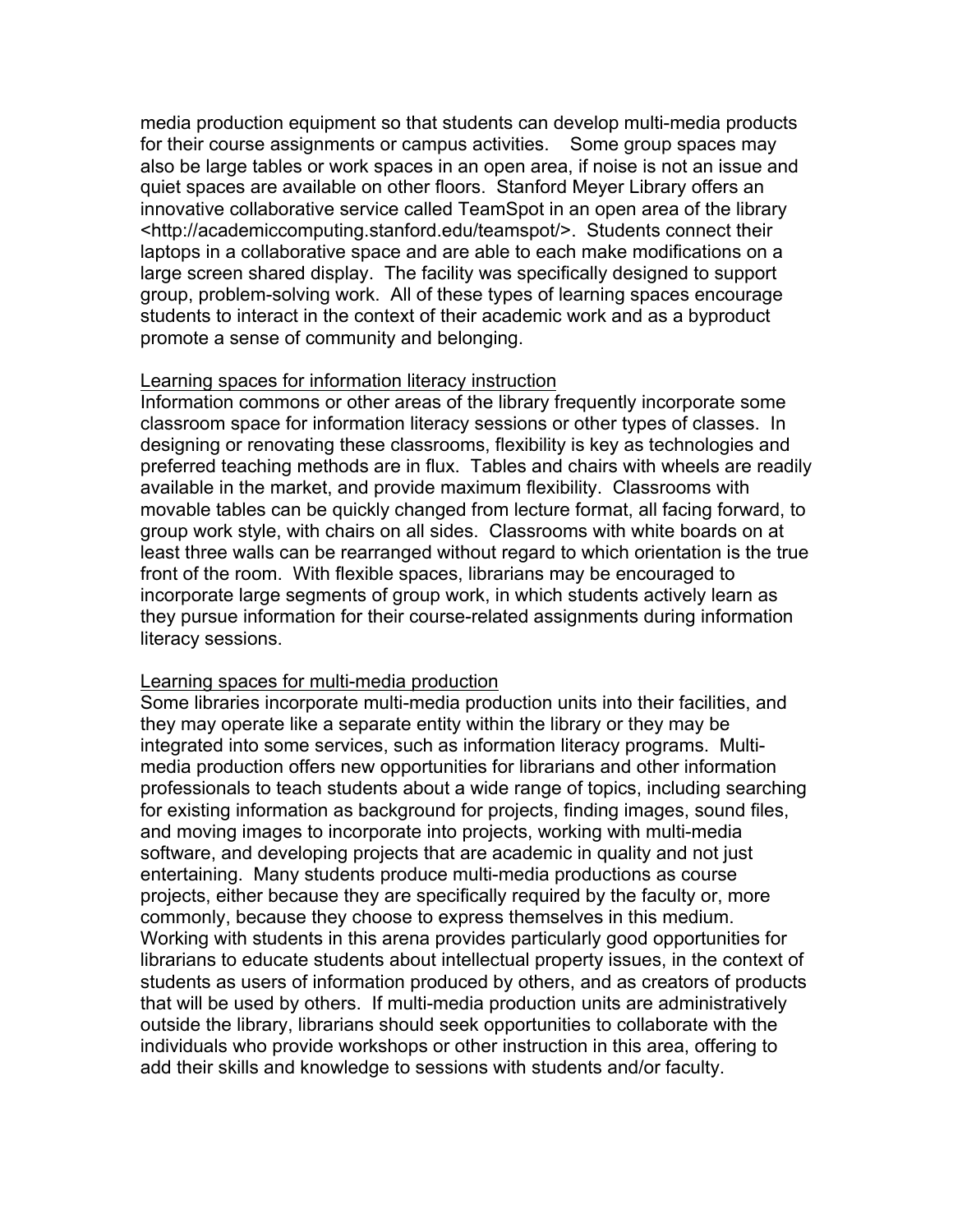# Spaces for learning communities

While most information commons are planned with the overall needs of the campus community in mind, one university planned such a facility with a component that specifically addresses the needs of the institution's learning communities program. At the University of Kansas, a group was charged with developing a plan for a collaborative learning environment (physical space) that would also improve information and technology services. Included in the planning group were representatives from the campus's freshman learning communities initiative since the learning community groups had difficulties "finding a place to gather where they could study, discuss ideas related to their particular theme, work on assignments together, or interact with faculty outside the classroom."xiii Parts of the facility were designed to provide the needed community spaces. This information commons space was developed in a former computer lab and not in the main library. In a related outcome, the committee found that while the freshman program of collaborative communities existed, few faculty teaching only upper level courses were familiar with the goals and principles of collaborative learning, and they instituted some faculty workshops to develop a greater awareness and adoption of the learning communities principles among faculty.

# Taking steps

Overall, addressing information literacy needs today requires some fundamental re-thinking about the librarians' and library's role in learning. Learning communities focus on every participant's capabilities to be both teacher and learner. This requires some reorientation in the pervasive model of information literacy, where the librarian is the clear "faculty expert" to a new model where the librarian learns about information seeking and production from students as well as contributing knowledge to the class. Making a commitment to change requires resources, particularly staff time. One suggestion for beginning the change process is to have each librarian involved in information literacy instruction develop a relationship with one course in which the librarian's goal is to become a member of that learning community for a semester. Ideally, the course chosen would have a faculty member who incorporates active and collaborative learning styles into the class, gives assignments that require outside information resources, and is open to partnership with a librarian.

Libraries could assign an individual or small group to begin to study and participate in games and virtual worlds in order to understand what might work for their campus community and how the games and virtual worlds might be used to incorporate information literacy components. Ideally, the individual would consult with or work with students, or if a small group is assigned the work, it should include some students.

Libraries that are early in the planning process for renovations of facilities, and therefore have years before the facility is ready, or those that have no funds for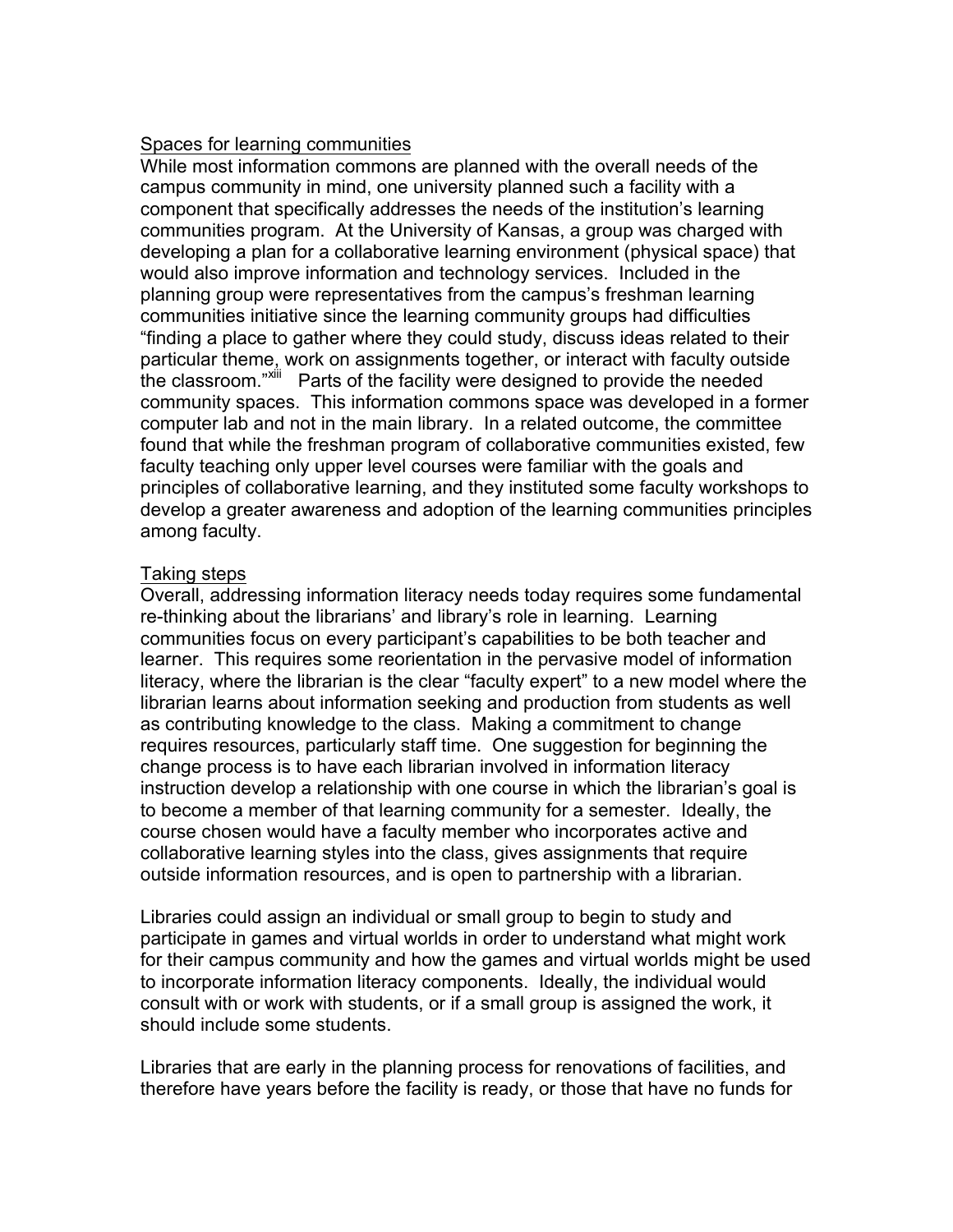renovation, can begin to plan incremental changes that could have an important impact. Rearranging existing furniture to provide designated space for group work, installing cafes, or buying some inexpensive comfortable furniture in an area with wireless access, can help the library contribute to developing a sense of community within the institution.

# **Conclusion**

Libraries can use technology, in development of services, information literacy programs, and facilities to foster learning communities. New opportunities exist to enhance the library's participation in campus learning communities through the use of gaming in the curriculum and the provision of newly configured social spaces. Librarians can seek opportunities to become involved in existing campus learning communities, and use them as venues to incorporate information literacy instruction, while learning from students themselves about their use of technologies and information. With new configurations, librarians can provide learning spaces that encourage active, collaborative learning and give students access to the wide range of technologies they need to work in today's learning environments. Libraries and librarians can continue to play a vital role in students' learning if they evolve their services and facilities to incorporate features that engage twenty-first century learners.

|<br>i <sup>i</sup> Smith, Barbara Leigh. "The Challenge of Learning Communities as a Growing National Movement." *Peer Review,* vol. 4, no. 1 (Summer/Fall, 2001) <http://www.aacu-edu.org/peerreview/pr-fa01/pr-fa01feature1.cfm>

ii Lippincott, Joan K. ""Learning Communities for Excellence." *College & Research Libraries News,* (March, 2002).

iii Oblinger, Diana and James Oblinger. "Is It Age or IT: First Steps Towards Understanding the Net Generation." In *Educating the Net Gen,* ed. By Diana and James Oblinger. EDUCAUSE, 2005.

<www.educause.edu/educatingthenetgen/>

 $\frac{1}{10}$  Hoadley, Christopher M. and Roy D. Pea. 2003. "Finding the Ties that Bind: Tools in Support of a Knowledge-building Community." http://www.ciltkn.org/knresearch/tiesbind.html

(Note: Published in K. A. Renninger and W. Khumar, eds. Building Virtual Communities: Learning and Change in Cyberspace. New York: Cambridge University Press, 2002.)

 $\rm v$  Horrigan, John B. "Online Communities: Networks that Nurture Long-distance Relationships and Local Ties." Pew Internet & American Life Project, October 31, 2001. http://www.pewinternet.org

<sup>vi</sup> Carmean, Colleen and Jeremy Haefner. "Mind Over Matter: Transforming Course Management Systems into Effective Learning Environments*."*